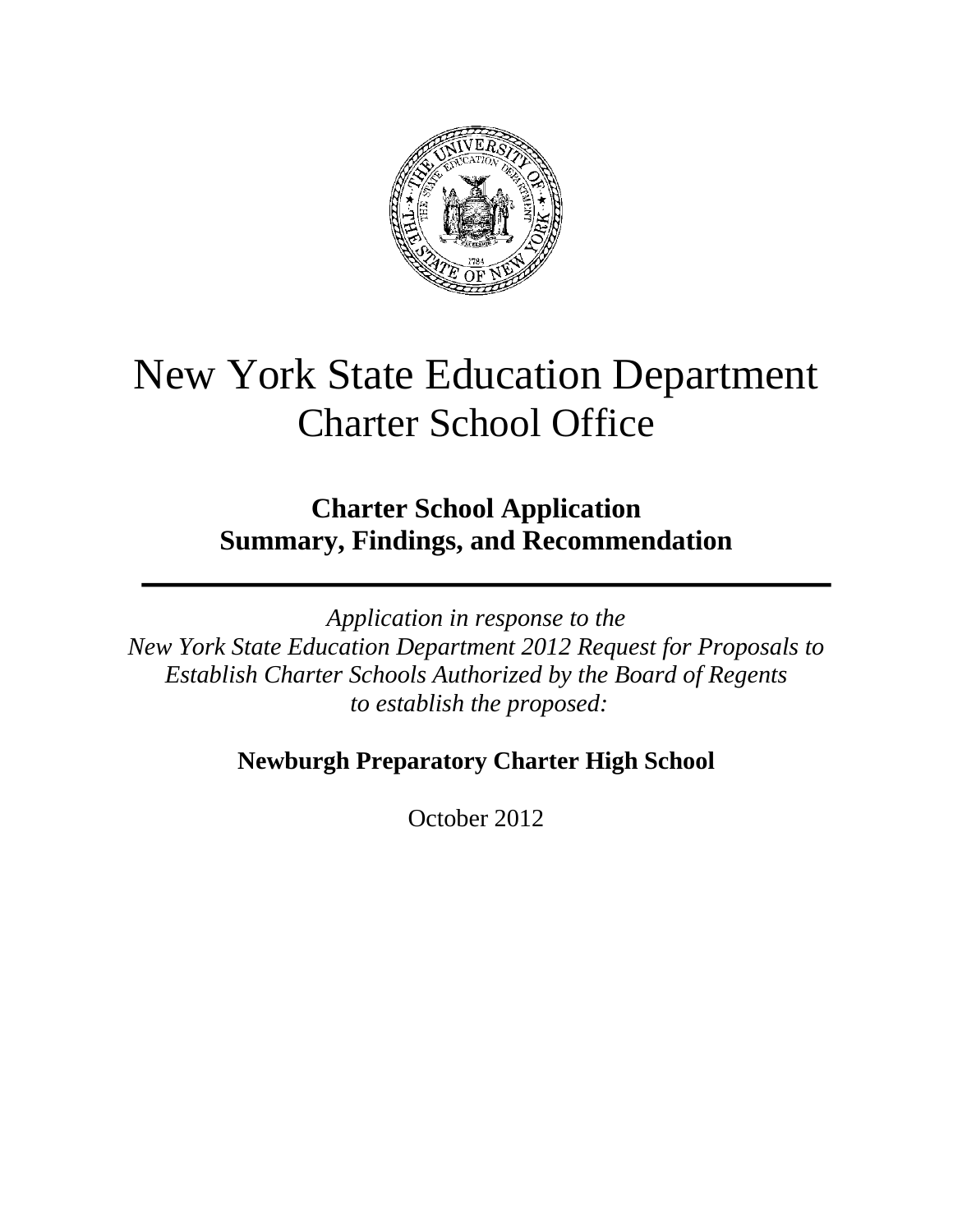| <b>Name of Charter School</b>                                                      | Newburgh Preparatory Charter High School                                                                                                                                                                                                                                                                                                                                                                                                                                                                                  |  |  |  |
|------------------------------------------------------------------------------------|---------------------------------------------------------------------------------------------------------------------------------------------------------------------------------------------------------------------------------------------------------------------------------------------------------------------------------------------------------------------------------------------------------------------------------------------------------------------------------------------------------------------------|--|--|--|
| <b>Lead Applicant(s)</b>                                                           | Thomas J. Fitzgerald                                                                                                                                                                                                                                                                                                                                                                                                                                                                                                      |  |  |  |
| <b>District of Location</b>                                                        | Newburgh Enlarged City School District                                                                                                                                                                                                                                                                                                                                                                                                                                                                                    |  |  |  |
| <b>Opening Date</b>                                                                | Summer/Fall 2013                                                                                                                                                                                                                                                                                                                                                                                                                                                                                                          |  |  |  |
| <b>Projected Charter Term</b>                                                      | November 5, 2012 - June 30, 2018                                                                                                                                                                                                                                                                                                                                                                                                                                                                                          |  |  |  |
| <b>Management Company</b>                                                          | None                                                                                                                                                                                                                                                                                                                                                                                                                                                                                                                      |  |  |  |
| <b>Partners</b>                                                                    | None                                                                                                                                                                                                                                                                                                                                                                                                                                                                                                                      |  |  |  |
| <b>Facilities</b>                                                                  | Proposed lease with private landlord                                                                                                                                                                                                                                                                                                                                                                                                                                                                                      |  |  |  |
| <b>Projected Enrollment and</b><br><b>Grade Span during</b><br><b>Charter Term</b> | Opening with 105 students in grades 9 through 12 in 2013-2014; growing to<br>305 students in grades 9 through 12 in 2017-2018.                                                                                                                                                                                                                                                                                                                                                                                            |  |  |  |
| <b>Projected Maximum</b><br><b>Enrollment and Grade</b><br><b>Span</b>             | 305 students in grades 9 through 12                                                                                                                                                                                                                                                                                                                                                                                                                                                                                       |  |  |  |
| <b>Mission Statement</b>                                                           | "Newburgh Preparatory Charter High School will provide over-aged and<br>under-credited students 16-21 years of age living in the Greater Newburgh,<br>NY, area - including students living in poverty, students who are English<br>language learners, and students with special needs - the opportunity to return<br>to school and, with intensive social-emotional support, to obtain a high<br>school diploma through a rigorous NYSED standards-based education<br>program that prepares them for college and career." |  |  |  |

### **Summary of the Proposed Newburgh Preparatory Charter High School**

Newburgh Preparatory Charter High School's primary objective is to provide over-aged and undercredited students with an opportunity to graduate from high school and to prepare for college and a career. The school model is a social-emotional and academic intervention program predicated on the assumption that students will have already failed or be at risk of failing at a traditional high school. To accomplish the mission, the founding group of the proposed Newburgh Preparatory Charter High School intends to offer an intensive intervention program for those with fewer than eleven high school credits, and for students who have earned eleven high school credits or more: an internship program, a college/career readiness program, and a program in the visual and performing arts.

Key design elements include:

- An individual learning plan for each student
- Daily Advisory periods for each student
- Social-emotional support
- Blended learning, which includes on-line course access for core course work
- All students will complete a community service project
- A longer school year and day
- Six week summer program for all students, culminating in August Regents exam offerings
- Professional learning community for staff and students
- One week summer session for staff to engage in ongoing professional development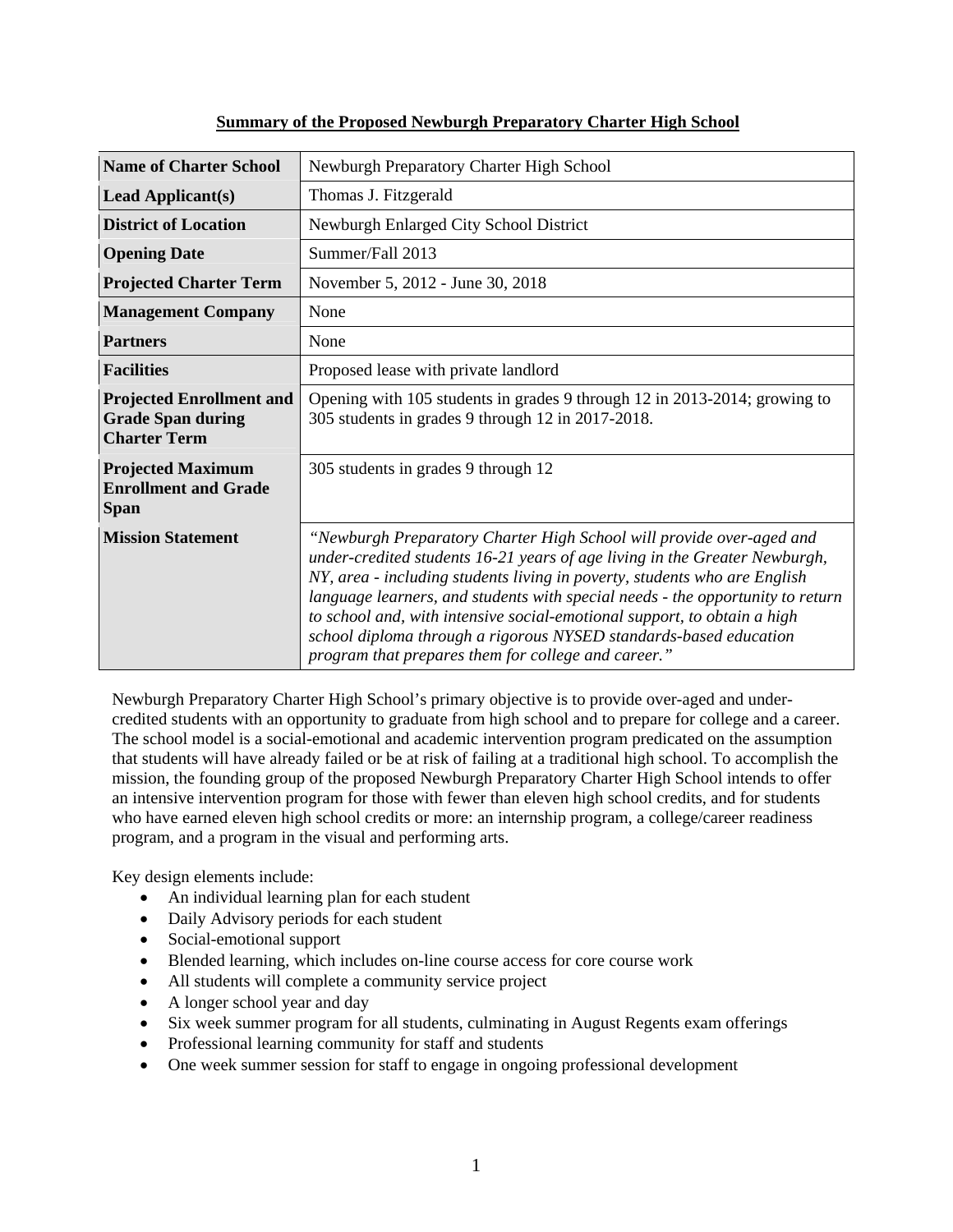The Intensive Intervention Program is designed to meet the needs of over-aged high school students who have earned fewer than eleven high school credits. Enrolled students will be required to complete four core credits per semester and participate in an Advisory period ("Advisory") during which counseling services, tutoring and homework help will be available. An individual learning plan (ILP) will be developed and maintained for each student and, in addition to core subjects, will include course work in physical education, health, family and consumer science and art, embedded in community service projects. The Advisory and course work, coupled with a community service project, will help to foster a positive sense of self and community along with sound decision-making around healthy habits and life style choices.

The Intensive Intervention Program with Internship is for students with eleven or more high school credits, ten of which must be in the core subjects. Students in this program will have an opportunity to participate in a half-time internship that will provide them with a full-day work experience that alternates weekly with their academic program. Internships will offer students the "soft skills" necessary to succeed in the work environment (i.e. timeliness, dress, social behavior, work norms, etc.). While at school, students will work in a semi-independent and blended-learning study program. They will participate in core subject courses, as well as in daily Advisory, an elective course, and in the Visual and Performing Arts and the College/Career-Readiness programs.

The Internship, College/Career-Readiness, and Visual and Performing Arts programs have been designed to encourage students to complete their high school education while preparing them for higher education and a career. For students who have not yet earned eleven high school credits, these programs will provide an incentive as they move into positive community involvement activities and ultimately college and career pathways.

In order to meet the high needs of this student population, the school design includes a social-emotional curriculum embedded in the academic program along with the daily Advisory. During the daily Advisory, students will work to develop and refine their individual learning plan, receive some counseling services, and engage in activities to foster team-building and student self-reflection and responsibility.

The founders believe that through a workshop model, balanced instruction and blended learning, teachers will be able to meet the needs of students with a wide range of proficiency levels. The blended learning environment allows for targeted interventions and flexible groupings, as well as opportunities for collaboration among students. Providing students with targeted instruction based on their needs and at their own pace is expected to boost learning outcomes. Students will have an option to take one or more online courses. The founding group is evaluating the on-line services of NovaNET, which they recently observed in use at a charter school in western New York.

The school design includes the Partnership for Innovation in Compensation for Charter Schools (PICCS) School Improvement Model. This model supports implementation of a data-driven culture, allowing teachers to use real-time data to inform instructional decisions. Data derived will assist teachers as they help to create and refine their students' individual learning plans and differentiate classroom instruction to remediate or enrich as appropriate. The daily teacher schedule includes ninety minutes of planning time for data review, lesson planning and professional development.

Newburgh Preparatory Charter High School plans to have the facility open for ten hours each school day, between 8:00 a.m and 6:00 p.m. The school will be open year round, for a total of 215 school days. For students enrolled in the Intensive Intervention program, instruction will take place from 9:00 a.m.to 5:00 p.m. Each day, students will be engaged in five 55 minute instructional periods, a 90 minute instructional period, a 55 minute Advisory and a 25 minute lunch break. The longer school day will provide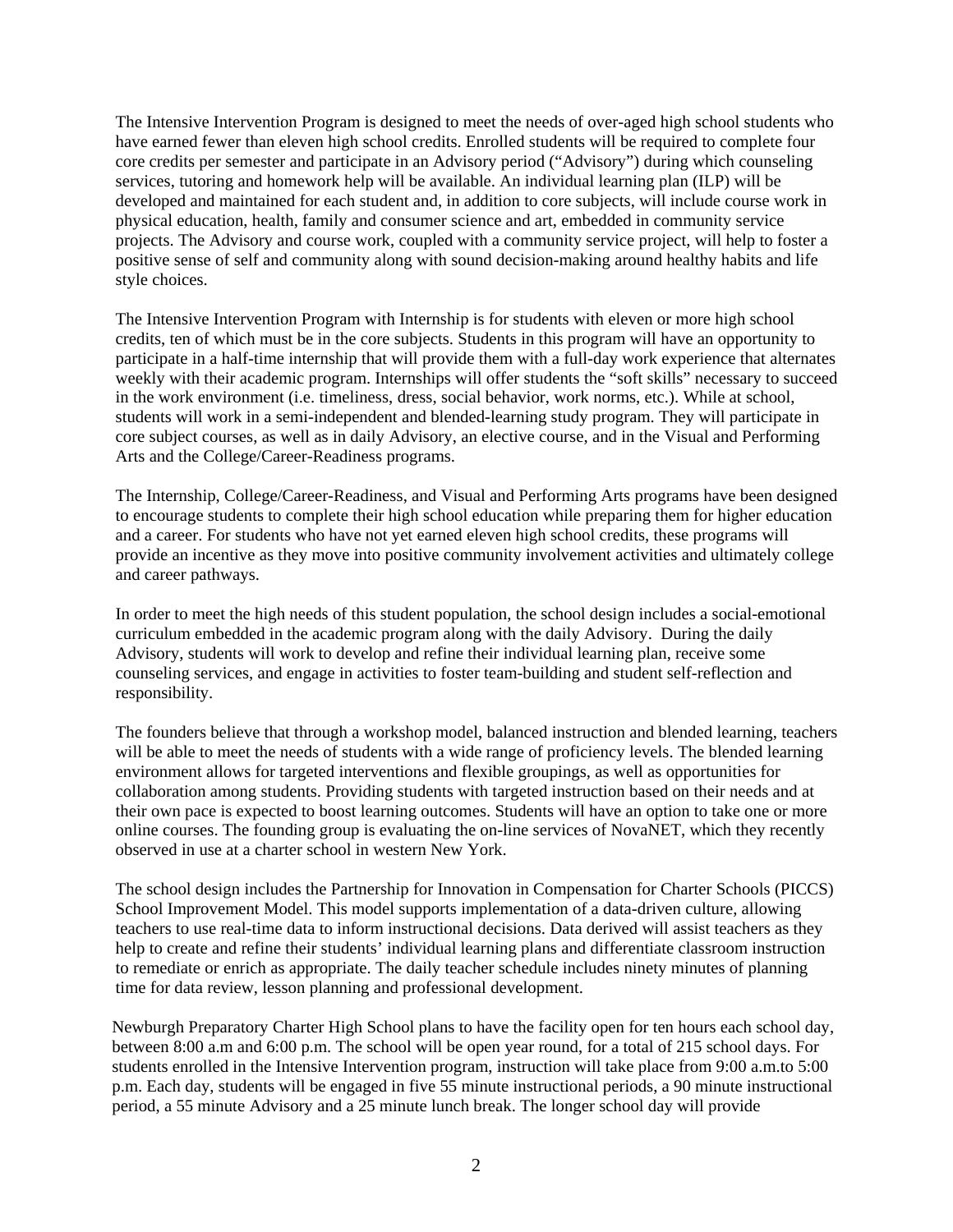opportunities for students to receive needed supports in the areas that have negatively impacted their prior school performance. For students involved in a community internship, they will be required to be on site from 9:00 a.m. to 5:00 p.m. each day, which mirrors the amount of time spent when employed full-time.

Newburgh Preparatory Charter High School will build on the successful educational programs currently in use at John V. Lindsay Wildcat Academy in Manhattan and planned for use at New Dawn Charter High School in Brooklyn, both serving a similar student population. Students will be offered a rigorous Common Core State Standards-based educational program integrated with intensive social-emotional support. In order to graduate, students will take and pass all the appropriate Regents exams, as well as complete all high school course and credit requirements as specified under the NYSED Part 100 Regulations, with particular attention to Part 100.2q High School Program Offerings.

During the planning year, Newburgh Preparatory Charter High School leaders will have access to the completed and audited educational curriculum crosswalks for grades 9 through 12 from John V. Lindsay Wildcat Academy. The submitted charter application includes a letter from the John V. Lindsay Wildcat Academy authorizing the sharing of these and other documents without cost to the proposed charter school. Using the curriculum crosswalks provided, staff at Newburgh Preparatory Charter High School will use the Sungard K-12 Education product *PerformancePLUS* to develop lesson plans. This product, which includes *Curriculum Connector*, *Performance Tracker*, and *Assessment Builder*, enables schools to map curriculum, manage and organize vital and timely student data, and create local assessments. Performance Tracker is designed to align all data results back to the curriculum as well as to the Common Core State Standards.

Literacy course work will be the foundation of the school's curriculum. Following the Common Core State Standards for English language arts and literacy, all subject area teachers will be responsible for ensuring that their students can read and write within the subject area while developing a strong contentknowledge base. A research-based literacy program, based on balanced instruction and the workshop model, will provide students with direct and explicit instruction, opportunities for self-directed learning, text-based collaborative learning, strategic tutoring, diverse texts, intensive writing, technology, blended learning; and ongoing formative assessments.

Courses in physical education and health will be a significant focus of the proposed school in order to encourage students to be physically active and learn to make positive, healthy life choices. Course work will focus on lifelong physical education, access to city recreational and athletic teams, opportunities to participate in health-related leadership and advocacy activities, injury prevention, mental and emotional health, nutrition and exercise, substance-abuse, family health and sexuality, and personal and consumer health.

The Career Development and Occupational Studies program is designed to create awareness and provide opportunities for exposure to careers in the health, math, science, technology and vocational industries that are particularly relevant to the greater Newburgh area. Students will be engaged in these targeted careers through internships and participation in the College/Career-Readiness Program. To facilitate the integration of these opportunities into daily action, student individual learning plans will include career goals.

The Visual and Performing Arts program, developed in collaboration with the Newburgh Performing Arts Academy and Safe Harbors through its Ann Street Art Gallery and Ritz Theater Project, will foster student engagement through the visual and performing arts and help students to make connections between the arts world, humanities and the sciences. Internships will be available through this collaboration.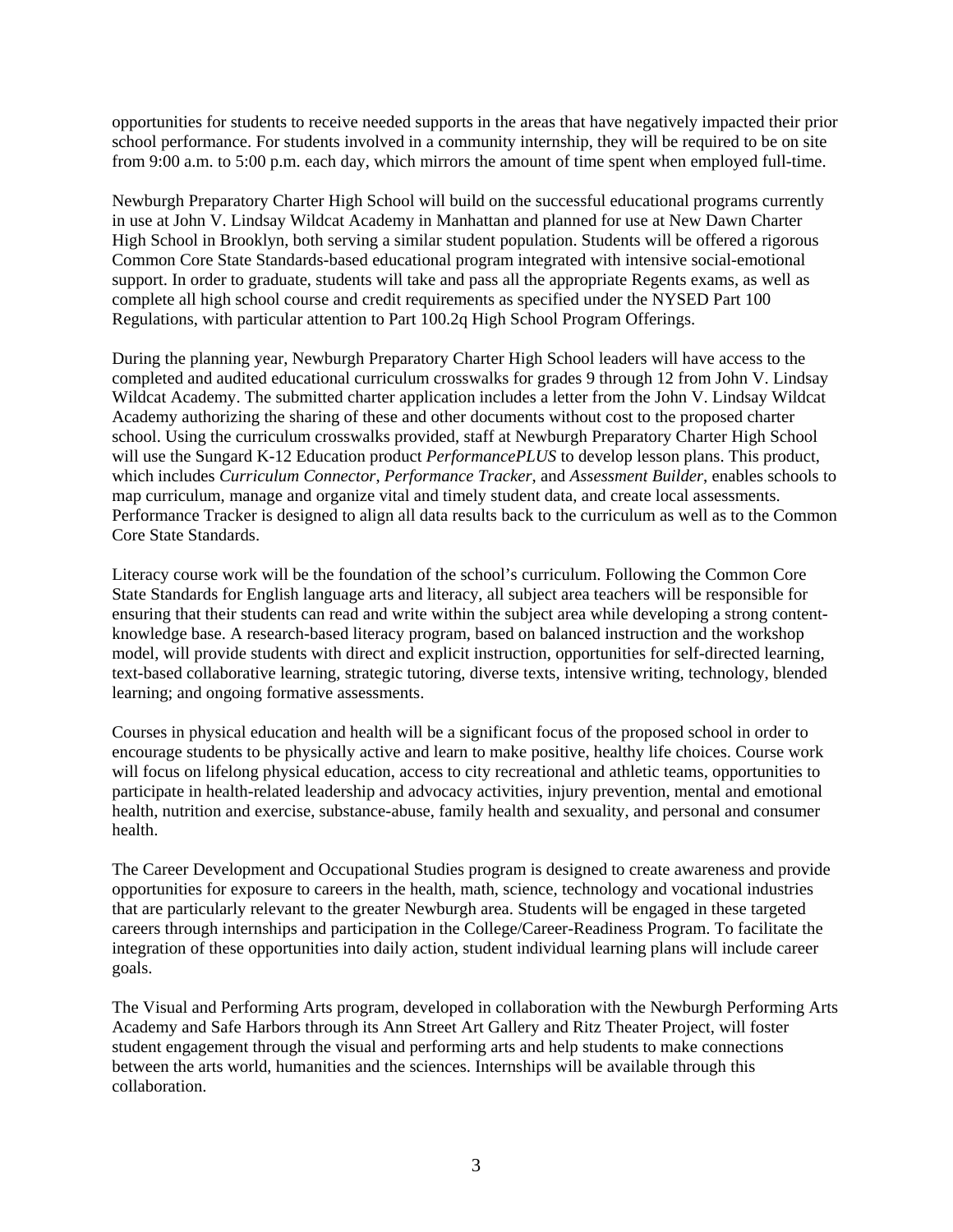Newburgh Preparatory Charter School will be located within the Newburgh Enlarged City School District, a demographically diverse school community. Languages other than English are spoken in 40% of Newburgh households. Most residents earn less than \$35,000 a year and 63% of Newburgh students are eligible for free-or reduced-price lunch. Many adults in the community have less than a ninth grade education. Unemployment in Newburgh is approaching 12% and the rate of violent crime is high.

Newburgh Preparatory Charter School will be the first charter school in the community and will provide an educational alternative by enrolling students not currently served in the school district or at risk of dropping out. The applicant group has engaged in rigorous, ongoing outreach efforts with the Newburgh Enlarged City School District community to share plans for the school and to secure input and comments about the educational and programmatic needs of students.

In support of the charter school application, letters were submitted from various stakeholder groups, including elected officials and organizations interested in future partnering opportunities. Organizations and individuals that expressed support for Newburgh Preparatory Charter School include Orange-Ulster BOCES, Mayor of Newburgh Judith Kennedy, Mount St. Mary College, The Greater Newburgh Partnership, Safe Harbors of Newburgh, St. Luke's Cornwall Hospital, Team Newburgh - a Substance Abuse Action Team, SUNY Orange, St. Christopher's Inc. and others. A letter of support from Ralph A. Pizzo, Superintendent of Newburgh Enlarged City School District, and Dawn Fucheck, Newburgh Board of Education President, is included with the application, though the support was later withdrawn (see "Public Hearing and Public Comments" below).

As required, a draft Admissions and Enrollment Policy was submitted with the application. The students targeted for attendance at the proposed school are over-aged and under-credited, defined as between the ages of 16 and 21, behind their four-year 9th grade cohort (peers with whom they started 9th grade), and either have already dropped out of high school, are in-school truants, or are behind grade level and struggling to remain in school. The majority of these students will be eligible for free or reduced-price lunch, will be English-language learners, and will have special learning needs. The founders estimate that the population of dropouts in Newburgh is 1200-1800 and is reaching out to this group in particular. There is a rigorous recruitment plan to reach the African-American and Latino communities in the City of Newburgh. The founding group anticipates that 90% of students enrolling in the school will be eligible for free and reduced-price lunch, 50% will be English language learners, and 20% will be students with disabilities. The group understands and anticipates that they will meet the enrollment and retention targets established by the Board of Regents for the school.

The lead applicant for Newburgh Preparatory Charter High School is Thomas Fitzgerald. The founding team for the school consists of ten individuals, of whom five will transition to the initial board of trustees, three will remain involved with the school on a volunteer basis, and two are proposed to become school employees. Four additional individuals who were not members of the planning group, have agreed to serve on the school's initial board of trustees. The overall founding group has a range of expertise in education, administration, finance, community outreach and engagement, real estate, higher education, alternative education and governance.

As required, the applicant has provided a set of draft by-laws and a draft code of ethics. Additionally, a School Trustee Background Information form, Statement of Assurance and resume or curriculum vitae is provided for each of the nine individuals who will compose the school's initial board of trustees.

The proposed nine initial members of the board of trustees are described below:

• **James Kulisek** will chair the Internship Committee. After many years in the construction industry, he currently serves as a field superintendent for a local company. As a former county legislator, he has worked closely with community members and local government agencies.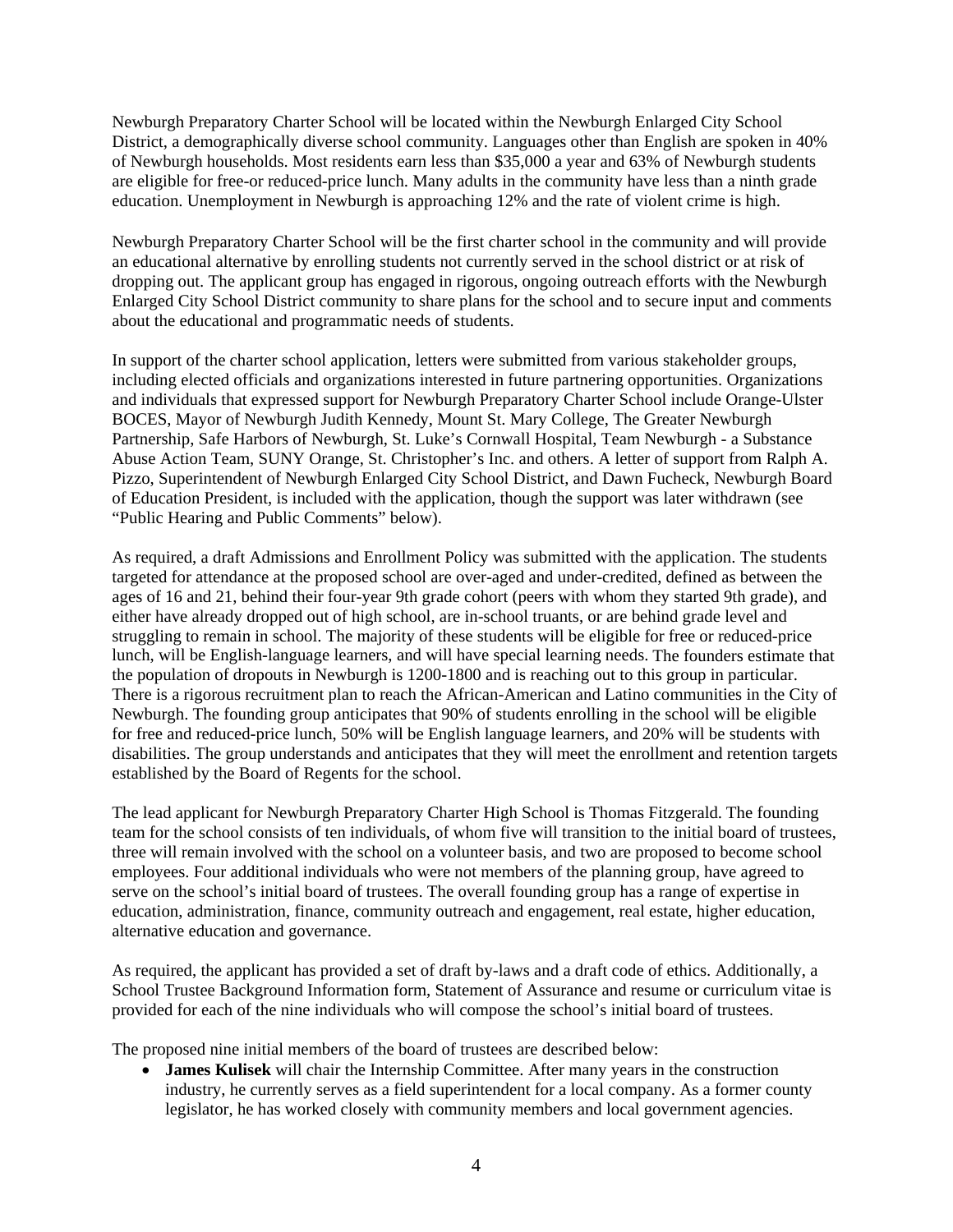- **Karen Mejia** is currently serving as a Deputy District Representative to a local Congressman as the liaison between diverse Orange and Sullivan County public, private and nonprofit constituents and key federal and state agencies. As a community organizer in the City of Newburgh, involved with a number of community groups and the parent of a school-age child in the district, Karen will serve the board as a liaison to the parents of the community, specifically the Latino community.
- Phil Mehl will serve the board as Chair of the Finance Committee. He is a NYS Certified Public Accountant with over eleven year of accounting experience. He currently owns and operates a growing accounting firm.
- **Joy Pittman** has extensive experience working with the youth of Newburgh and continues that work as Director, City of Newburgh Youth Bureau 21<sup>st</sup> Community Learning Center and will chair the Community Outreach Committee.
- **Judge Harold Ramsey,** with close to thirty years of experience, will lead the board on legal issues. He currently serves as Judge for the City of Newburgh Court. Past experiences include private practice law and college level teaching.
- Mindy Ross is the proposed Vice-Chair and will head up the College Readiness Committee. She currently serves as Vice-President of the Newburgh Campus of Orange County Community College. Mindy brings past experiences in alternative education and will be able to inform and support the success of the College Readiness Program. She is also affiliated with other colleges in the area including Mt. St. Mary College.
- **Danette Shepard** will serve as the chair of the Social Emotional Committee and is a social services consultant. Her expertise is in Positive Behavior Intervention System (PBIS) training and implementation.
- **Ramon Vega** is the proposed Board Chair and will chair the At-Risk Students Committee.He was a former special education teacher and administrator/supervisor for at-risk students. He has also been a supervisor for the NYS Department of Probation, working with the family court system and adult services providers. He is currently a local real estate agent and is involved in community outreach in the local Latino community.
- **Beverly Woods** will use her experience as an educator to chair the Curriculum Committee. As a middle school teacher and the former Principal of the Newburgh Enlarged City School District alternative school (now closed), Beverly brings extensive knowledge of the type of student Newburgh Prep will recruit, as well as knowledge of curriculum and learning styles of at-risk students. Her bilingual fluency will enable her to deal directly and effectively with all segments of the community.

The additional members of the school's founding team and their proposed roles are described below:

- **Thomas J. Fitzgerald,** lead applicant, is the proposed Executive Director. He is a retired school and Central Office Administrator from the Newburgh Enlarged City School District. He is currently an educational consultant with the Center for Educational Innovation-Public Education Association (CEI-PEA).
- **Jack Caldwell** is a retired Newburgh Enlarged City School District teacher and administrator. As a volunteer to the school and in his current capacity as operations manager of Black Rock Forest Consortium in Cornwall, NY, he will assist in the area of internships.
- Maryann Fitzgerald is a retired teacher, who will support the school as a volunteer in the areas of reading and math basic skills instruction.
- **Neal Goldstein** is the proposed Director of Finance. He is a retired high school math teacher, with over twenty five years of experience in marketing and corporate finance. He brings to the school an ability to direct in the areas of accounting, purchasing, payroll, and human resources.
- **Runston Lewis**, a Newburgh Enlarged City School District (NECSD) Board of Education member for 22 years, will be the volunteer liaison between Newburgh Preparatory Charter High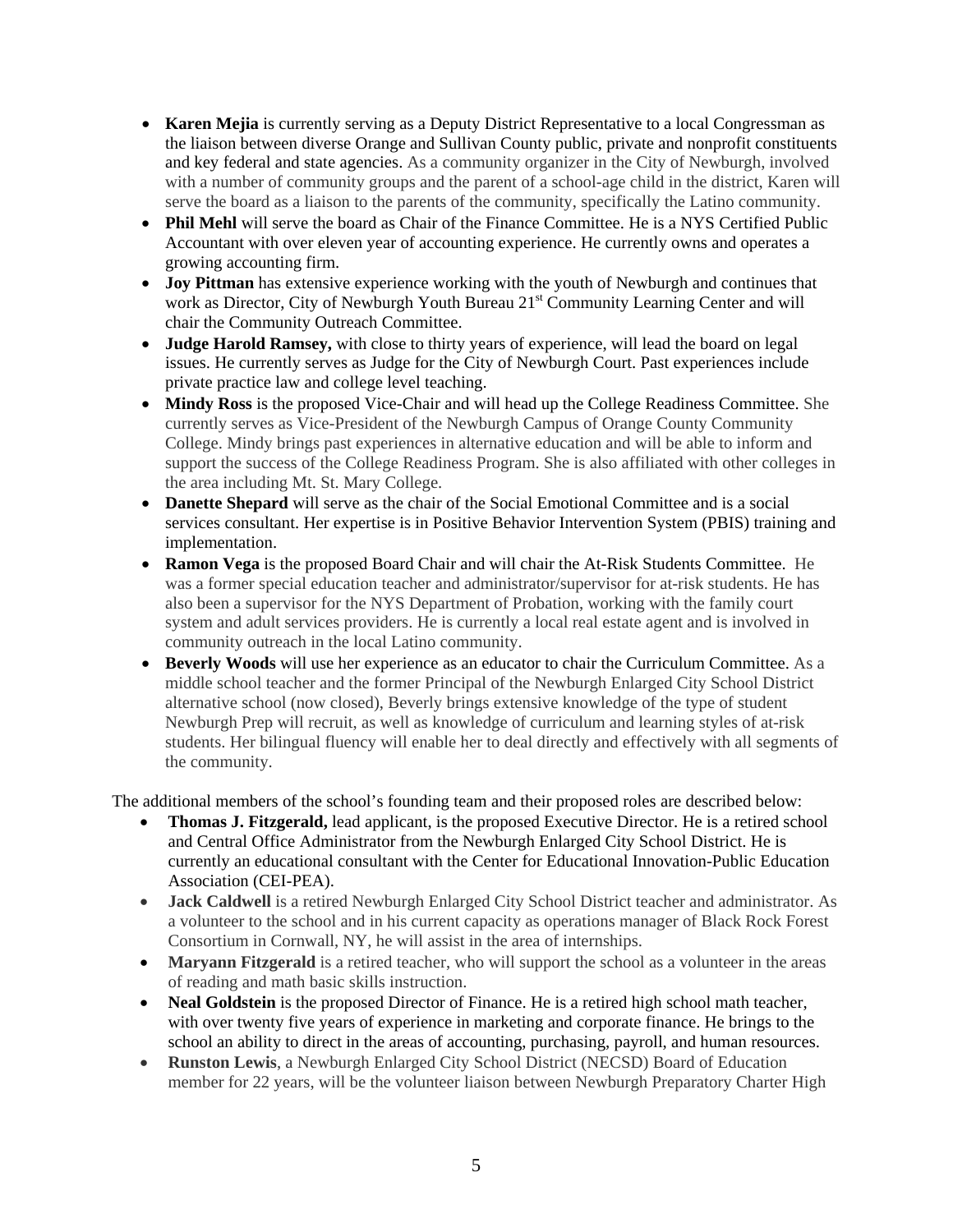School and the NECSD Board of Education. He will also provide outreach, particularly to the African-American community.

The organizational structure of Newburgh Preparatory Charter High School is designed to separate operational duties from academic responsibilities, and to allow instructional leaders to focus the majority of their time supporting instruction. The leadership team will be led by the Executive Director and will include the School Principal and the Director of Finance. The instructional team will include teachers with expertise in core subjects, special education, Spanish, English language learners, physical education/health, family/consumer science, college/career readiness, music and art. Social workers, counselors and teaching aides will also be hired. The leadership team will be focusing on pre-opening tasks during the planning year with the proposed Executive Director and Director of Finance, both of whom have served as part of the planning team for the school. A search for the School Principal will be initiated by the Board of Trustees.

The Executive Director will be responsible for the management and administration of all school activities, including management of day-to-day operations; resource allocation; oversight of budget preparation and implementation, including compliance with established financial controls and budgetary goals; facilities administration; pursuance of grants, strategic alliances, including business and community outreach; collaborating with education and human services programs and institutions; and connecting with cultural and civic organizations. Working closely with the leadership team, the Executive Director will provide the board with monthly reports on the progress and achievement levels of students based on assessment and other data disaggregated by grade, ethnicity, poverty level, special student populations, and other factors, as well as a report on the support services and financial status of the school.

The Principal will report to the Executive Director and have sole responsibility for all pedagogy, including the curriculum, educational programming, instruction, student admissions and enrollment, parent relations, implementation of strategies and initiatives to promote and facilitate parent involvement, hiring and evaluation of teachers, class scheduling, assessments, implementation of software tools, professional development, common planning time, professional learning communities and data-driven instruction. As an instructional leader, he/she will ensure that all curricula is mapped to the PerformancePlus system, that all teachers have lesson plans that are aligned to the curriculum, and that common assessments are developed. Additionally, the Principal will be responsible for oversight of support services, including the social workers/counselors, the Internship Program, the College/Career-Readiness Program, the Visual and Performing Arts Program, and the Advisory.

The Director of Finance reports to the Executive Director. Responsibilities include purchasing, accounting, payroll, and human resources. He/she will develop plans for diagnosing, prescribing, monitoring, and remedying financial matters. In addition, the Director of Finance will be responsible for facilities, health, safety, and data systems. He/she will work with an outside accounting agency that will be responsible for bookkeeping, reporting, and fiscal compliance to develop, policies and procedures around purchasing and the implementation of such.

The proposed founding board believes that hiring effective teachers is core to the success of the school. They plan to begin teacher recruitment shortly after charter approval. Newburgh Preparatory Charter School will initiate several recruitment campaigns including working with the Mt. St. Mary College and SUNY New Paltz Department of Education to identify prospective teachers, including student teachers.

In order to retain staff, the school plans to foster a professional learning community and has designed a career path for teachers. Each year teachers will create individual growth plans, of which a key component will be involvement in a professional learning community including daily common planning time and professional development opportunities. Teachers will be offered a competitive salary, with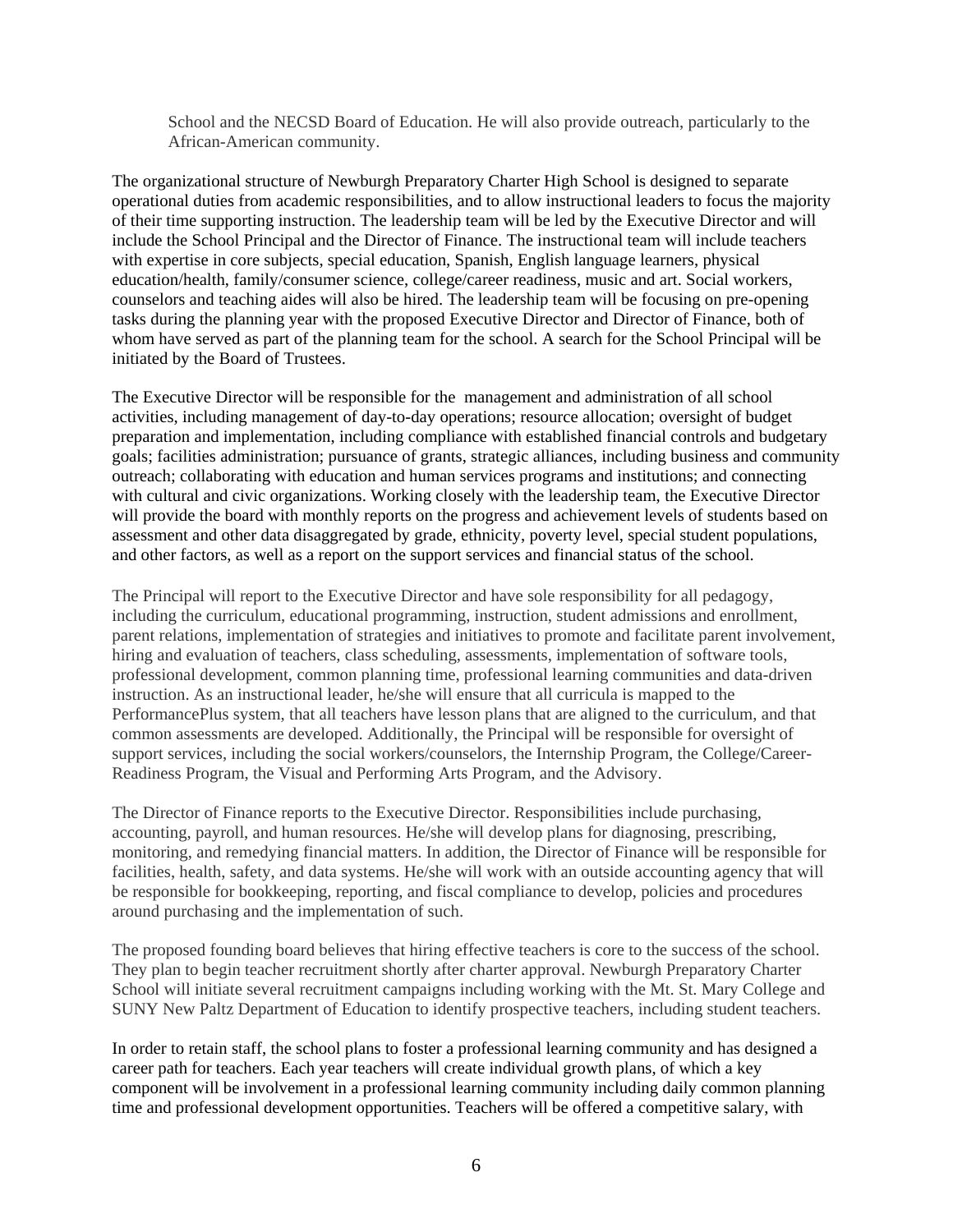differentiated compensation based on student performance. The PICCS Protocol for Teacher Assessment and Evaluation will be used to assess and evaluate teachers.

The founding team is working to secure facility space that will meet the needs of the program. They are currently considering a private facility in downtown Newburgh. An architect has drawn up possible floor plans and the founding group included budget projections and assumptions for the private space option in the application.

#### **Projected Fiscal and Programmatic Impact on District of Location**

The applicant provided an analysis of the fiscal and programmatic impact of the proposed school on public and non-public schools in the Newburgh Enlarged City School District. The applicant states that the fiscal impact of the proposed charter school on the district would be nominal since the target population is primarily students who are dropouts and for whom the district is not receiving state aid. As students are re-enrolled, the district would be able to draw aid to offset the charter school tuition. The impact on student enrollment of other district and charter public and non-public schools in the district is also expected to be minimal since the target population is students who have already dropped out or are at risk of dropping out.

The New York State Education Department ("Department") also conducted additional analysis on the projected fiscal impact of the Newburgh Preparatory Charter High School on its district of residence, the Newburgh Enlarged City School District, which is summarized below.

| Year    | <b>Number of</b><br><b>Students</b><br><b>Enrolled in</b><br><b>Charter</b><br><b>Schools Per</b><br>Year <sup>1</sup> | <b>Charter</b><br><b>School</b><br><b>Basic</b><br><b>Tuition</b><br>Rate <sup>2</sup> | <b>Total</b><br><b>Charter</b><br><b>School</b><br><b>Basic</b><br><b>Tuition</b><br>Only | <b>Estimated</b><br><b>District</b><br><b>Special</b><br><b>Education</b><br>Payment $1$ | <b>Total District</b><br><b>General Fund</b><br>Budget <sup>3</sup> | <b>Percent of</b><br><b>District</b><br><b>Budget</b> |
|---------|------------------------------------------------------------------------------------------------------------------------|----------------------------------------------------------------------------------------|-------------------------------------------------------------------------------------------|------------------------------------------------------------------------------------------|---------------------------------------------------------------------|-------------------------------------------------------|
| 2013-14 | 105                                                                                                                    | \$16,342                                                                               | \$1,715,910                                                                               | \$201,965                                                                                | \$228,476,702                                                       | 0.84%                                                 |
| 2017-18 | 305                                                                                                                    | \$19,625                                                                               | \$5,985,625                                                                               | \$586,661                                                                                | \$228,476,702                                                       | 2.88%                                                 |

The calculations above assume charter school basic tuition rates in the charter period (2013-14 thru 2017- 18) based on a trend analysis provided by the Department's State Aid Office. In order to conservatively avoid underestimating the fiscal impact that the charter school will have on the district going forward, the Department is assuming no growth in the Newburgh Enlarged City School District budget during the duration of the school's charter. While the school has included other federal grants and/or funds that may flow through the district to be received by the school in its proposed budget, this analysis does not account for these sources of potential revenue, nor does it include the value of certain services (e.g., transportation) that the district is required to provide the charter school. However, given the unique target population of the charter school, it is likely that the Newburgh Enlarged City School District may be paid additional state aid due to students who may not currently be accounted for in the district's foundation

 <sup>1</sup> Source: Newburgh Preparatory Charter School Application

<span id="page-7-1"></span><span id="page-7-0"></span><sup>&</sup>lt;sup>2</sup> Source: Education Law §2856(1)(a)(iii) and NYS Education Department Office of State Aid Charter School Basic Tuition Rate Analysis, September 2011.<br><sup>3</sup> Source: Newburgh Enlarged City School District 2012-2013 Fiscal Year Budget:

<span id="page-7-2"></span><http://newburghschools.org/subpages/boe/agendas/5.16.12CanvassOfVotes.pdf>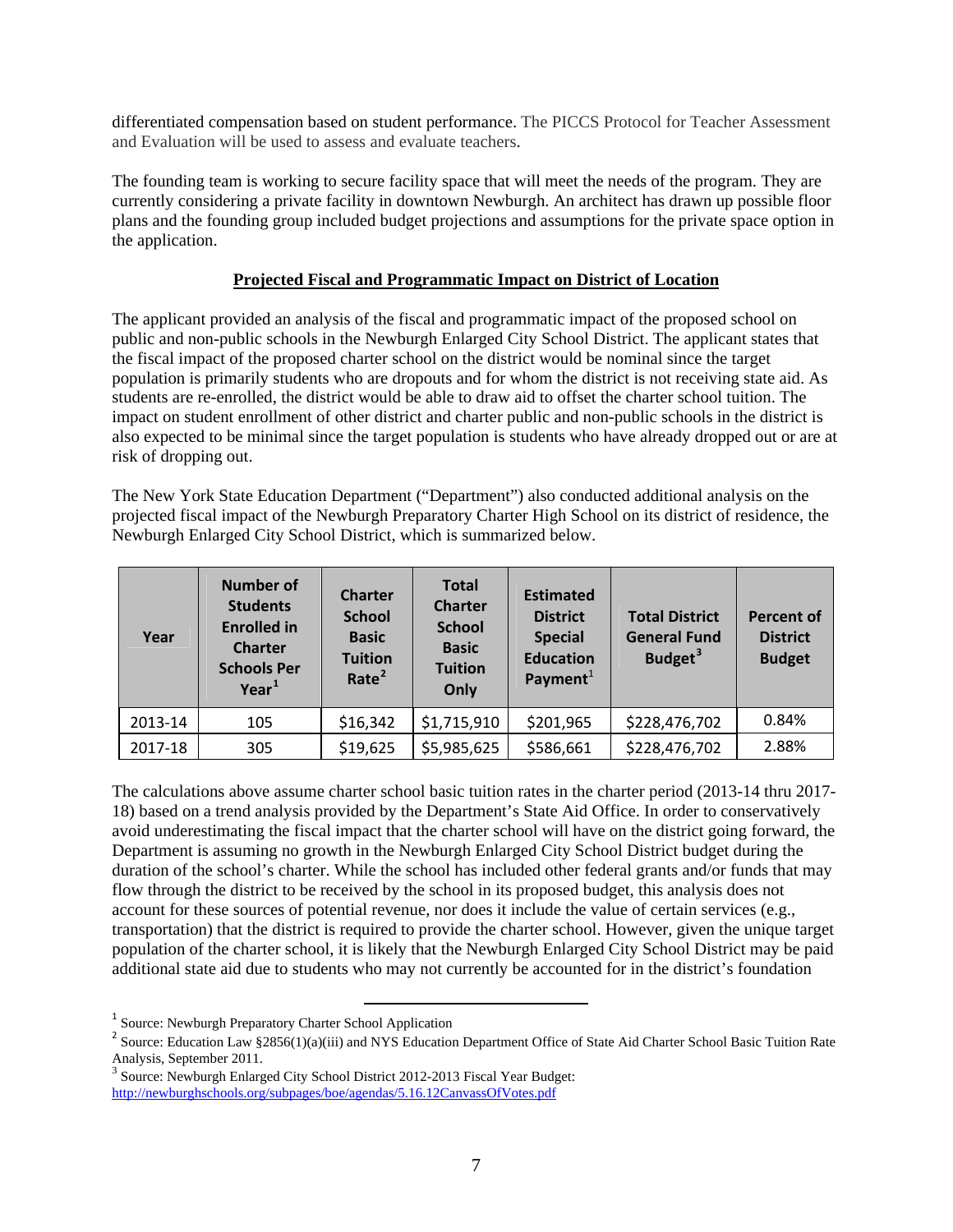enrollment; the analysis above does not incorporate any additional state aid that may be due to the district. Additionally, the analysis does not account for any transitional aid that may be due to the district, nor does it provide for district per-pupil expense and overall resource savings that may result from a reduction in the number of students attending district public schools.

It should be noted that, given the nature of district-based per-pupil funding, the estimates made by the Department in conducting this analysis are subject to unpredictable financial fluctuations. For forecasting purposes, the fiscal impact of this charter school on the district in which it will be located assumes that: there will be no fluctuations in the grade levels served by existing charter schools over the course of the charter term; the charter school will be able to meet its projected maximum enrollment; all students will come from the Newburgh Enlarged City School District, and all students will attend school every day for a 1.0 FTE.

The specifics of the school's enrollment composition are still unavailable; however, the Department acknowledges that the programmatic and fiscal impact of the proposed charter school on other public and private schools in the same area will also be influenced by the proportion of charter school enrollees that would have attended a same-district public or private school had it not been for the presence of this charter school.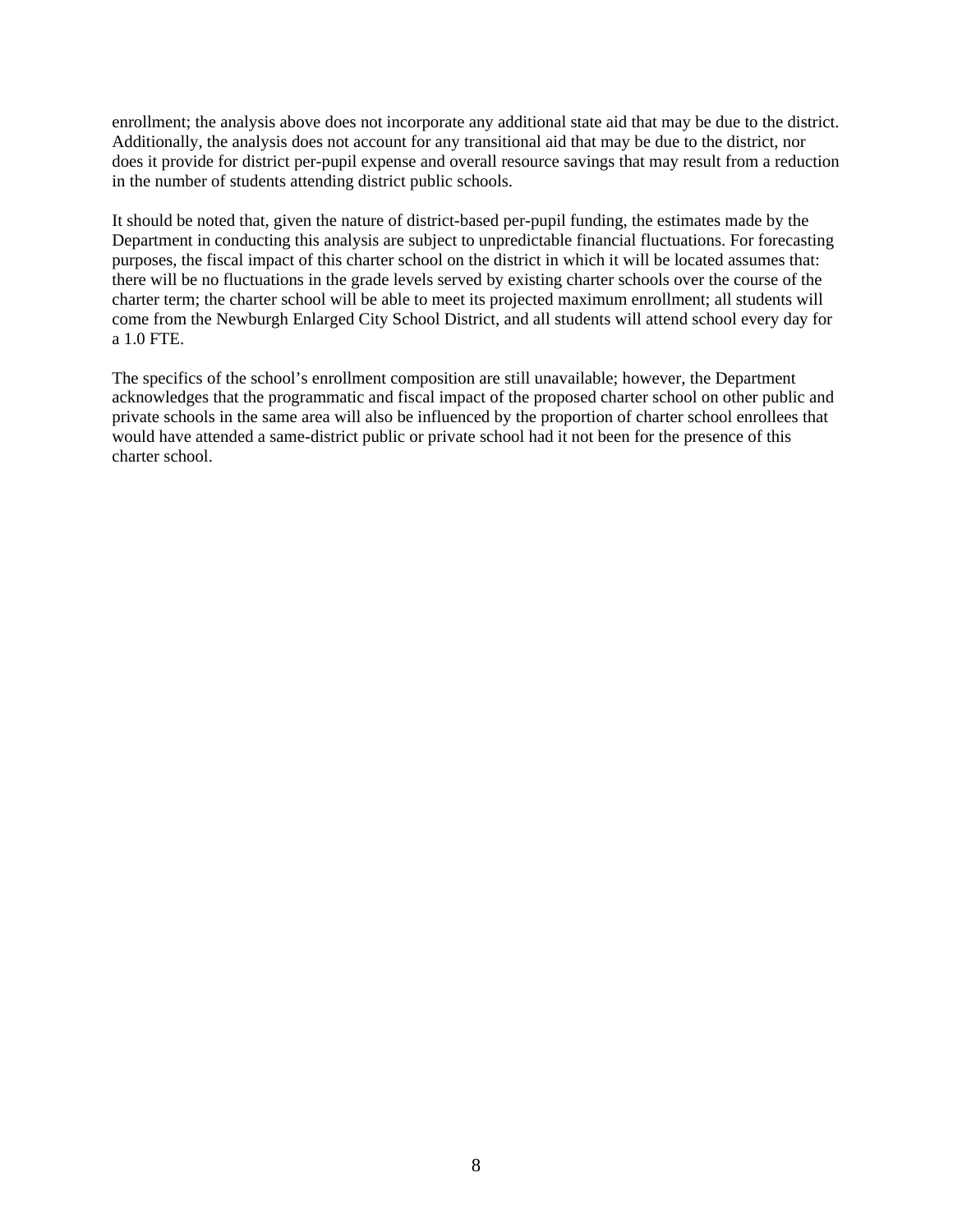Below, for your reference, please find additional data on Newburgh Enlarged City School District.<sup>[4](#page-9-0)</sup>

| <b>Enrollment Data</b>                          | <b>SD</b> |
|-------------------------------------------------|-----------|
| <b>Total District Enrollment:</b>               | 11,227    |
| <b>Grade 9 through 12 Enrollment:</b>           | 3,440     |
| <b>White:</b>                                   | 27%       |
| <b>Black/African-American:</b>                  | 28%       |
| <b>Hispanic/Latino:</b>                         | 42%       |
| American Indian/Alaskan Native:                 | $0\%$     |
| <b>Asian/Native Hawaiian/Pacific Islander:</b>  | 2%        |
| <b>Free/Reduced Priced Lunch:</b>               | 65%       |
| <b>English Language Learners:</b>               | 15%       |
| <b>Students with Disabilities:</b> <sup>5</sup> | 13.2%     |
| <b>Graduation Rate</b>                          | <b>SD</b> |
| <b>2007 Graduation Rate:</b>                    | 69%       |

#### **Newburgh Enlarged City School District**

| Grades 9-12 (2007 cohort) State Assessments |     |  |  |  |  |
|---------------------------------------------|-----|--|--|--|--|
| $\frac{6}{6}$ proficient)                   |     |  |  |  |  |
| <b>English Language Arts</b>                | 73% |  |  |  |  |
| <b>Mathematics</b>                          | 75% |  |  |  |  |

#### **Public Hearing and Public Comment**

As required by the Charter Schools Act, the Newburgh Enlarged City School District held a hearing on Thursday, September 27, 2012 to solicit comments from the community concerning Newburgh Preparatory Charter High School. At the hearing, the district's Assistant Superintendent for Finance presented information about the anticipated impact on district taxpayers of the proposed school over the charter term. Seventeen people spoke at the hearing: two spoke against the proposed school citing the loss of funding to the district, four spoke of their dissatisfaction with the district's student achievement outcomes and the implications for the community. Eleven spoke in support of the charter application; two of the speakers are associated with the charter application. The remaining ten spoke in favor of the proposal based on the needs of district students and community at large.

The Department directly contacted the Superintendent of the Newburgh Enlarged City School District, as well as public and private schools in the region, to inform them of the charter school application and

 <sup>4</sup> Source: 2010-2011 New York State School Report Card

<span id="page-9-0"></span><sup>(</sup>[https://reportcards.nysed.gov/view.php?schdist=district&county=none&year=2011\)](https://reportcards.nysed.gov/view.php?schdist=district&county=none&year=2011); 2011-2012 state assessment data for Grades 3 through 8 English language arts and mathematics [\(http://www.p12.nysed.gov/irs/ela-math/](http://www.p12.nysed.gov/irs/ela-math/)); 2007 cohort graduation rates [\(http://www.p12.nysed.gov/irs/pressRelease/20120611/home.html\)](http://www.p12.nysed.gov/irs/pressRelease/20120611/home.html).

<span id="page-9-1"></span><sup>&</sup>lt;sup>5</sup> Source: Special Education School District Data Profile for 2010-11<http://eservices.nysed.gov/sepubrep/>. This figure is the available city-wide classification rate: the ratio of the count of school-age students with disabilities (ages 4-21) to the total enrollment of all school-age students in the school district, including students who are parentally placed in nonpublic schools located in the school district. The numerator includes all school-age students for whom a district has Committee on Special Education (CSE) responsibility to ensure the provision of special education services. The denominator includes all school-age students who reside in the district. In the case of parentally placed students in nonpublic schools, it includes the number of students who attend the nonpublic schools located in the school district. Source data are drawn from the Student Information Repository System (SIRS) and from the Basic Education Data System (BEDS).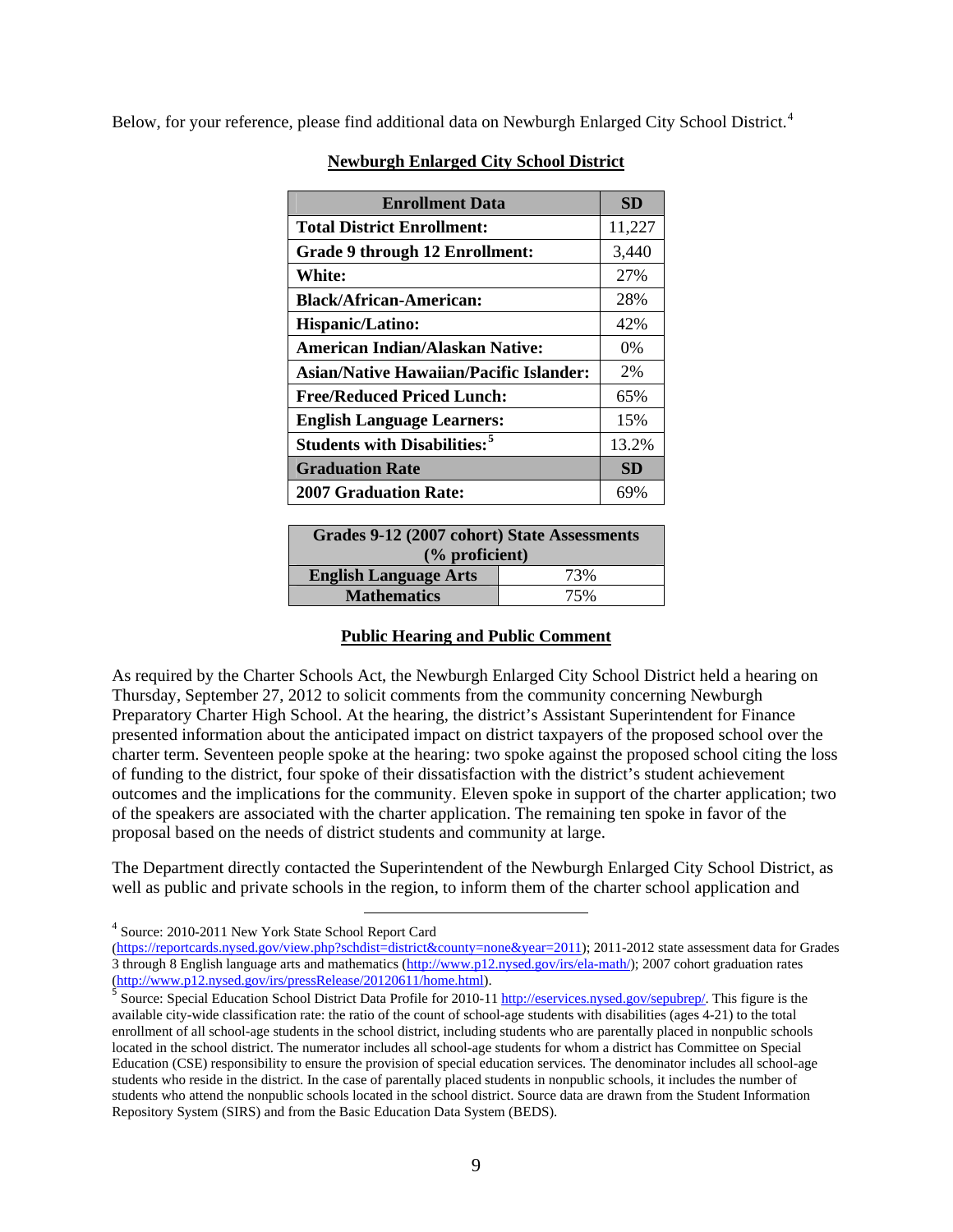issued an open call for written public comment via the State Education Department Charter School Office website. The Superintendent of Newburgh Enlarged City School District was invited to comment directly to Department senior officials. In a letter dated October 25, 2012, the Superintendent described the severe hardship that the financial requirements of charter school will cause to the district, and included details about eliminated programs and 3 years' worth of budget reductions that the district has faced due to no increases in state aid and the mandated property tax cap. The Superintendent asks the Commissioner to "not allow this charter school proposition to come to fruition," signaling a withdrawal of the support of the charter school proposal previously submitted. No additional public comments have been received.

#### **Application Review Process**

On January 3, 2012, as required by the New York State Charter Schools Act, the New York State Education Department (the "Department") released the 2012 Request for Proposals ("RFP") to Establish Charter Schools Authorized by the Board of Regents. The charter school application process utilized by the Board of Regents and the Department during the 2012 RFP cycle is multi-staged and designed to ensure that any charter school applicant presented to the Board of Regents for possible approval demonstrates a detailed and complete school design plan that:

- includes a clear plan to meet or exceed enrollment and retention targets for students with disabilities, students who are English language learners, and students who are eligible to participate in the federal free and reduced-price lunch program;
- provides evidence of public outreach that conforms to the process prescribed by the Regents for the purpose of soliciting and incorporating community input regarding the proposed charter school;
- meets all requirements set forth in the Charter Schools Act as well as all other applicable laws, rules, regulations;
- demonstrates the ability to operate the school in an educationally and fiscally sound manner;
- is likely to improve student learning and achievement and materially further the purposes of the Act; and
- would have a significant educational benefit to the students expected to attend the proposed charter school.

In addition, the applicant group and founding board of trustees must demonstrate appropriate knowledge, capacity, and abilities to effectively create, maintain, and oversee a high-quality charter school.

During 2012 Round 2, 54 letters of intent were received in June 2012 and, after an initial review process, 37 applicants were invited to submit full applications. The Department received 25 full applications, including the application for Newburgh Preparatory Charter High School.

To assess whether to recommend approval or denial of the charter application to the Board of Regents, the Department established multi-person review panels to thoroughly evaluate each full application. Each of these panels was comprised of professional expert consultants, peer reviewers who are school leaders and educators active in charter and public schools in New York, as well as qualified Department staff members. The review panel members reviewed, rated, and commented on each section of the application according to the criteria published in the Application Kit.

Department staff conducted a two-hour capacity interview with six initial board members of the proposed school and six additional founding group members on Friday, September 21, 2012. Questions posed to the proposed initial trustees included general questions around New York State Charter School Law, roles and responsibilities of the school community and the board to the community and various stakeholder groups as well to as the Board of Regents as authorizer. To fully understand the proposed academic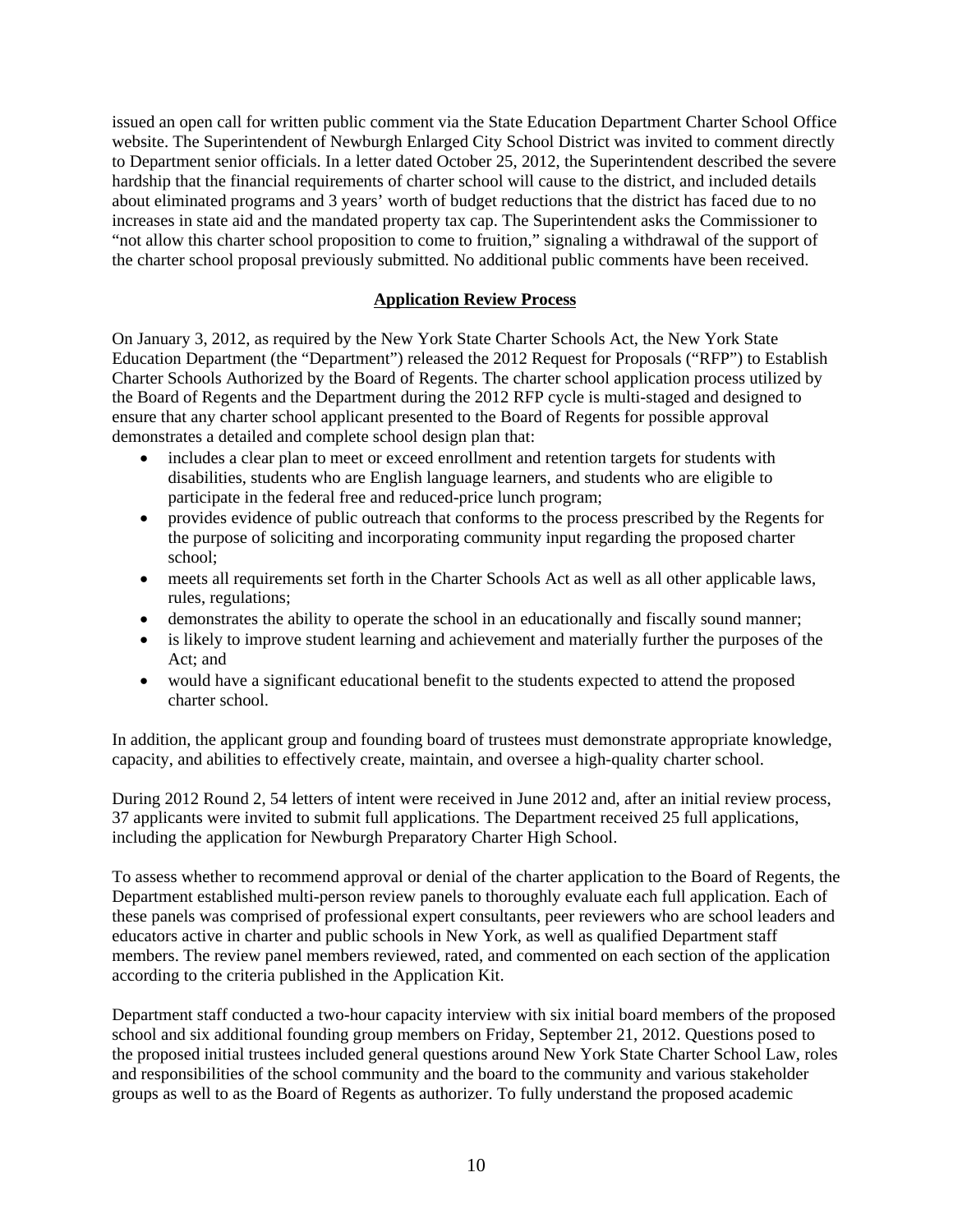program, governance role and fiscal viability of the proposed school, targeted questions were asked to clarify information provided in the full application.

The responses demonstrated adequate knowledge and grasp of key areas. Members of the applicant group as a whole and individually demonstrated knowledge of the charter school application and the proposed school. Structures, systems, protocols and procedures are in place to permit the board to effectively govern the school. The applicants addressed questions posed with specific and detailed information that presented a clear, realistic picture of how the school expects to operate.

#### **Findings**

Based on the comprehensive review of the application and of the applicant, founding group, and proposed board of trustees, the Department makes the following findings:

- 1. The charter school described in the application meets the requirements of Article 56 of the Education Law (as amended) and other applicable laws, rules, and regulations.<sup>[6](#page-11-0)</sup> This finding is based on the following (among other things):
	- the application included the information required by Education Law  $§2851(2)$
	- the proposed charter school would meet or exceed enrollment and retention targets, as prescribed by the NYS Board of Regents,<sup>[7](#page-11-1)</sup> of students with disabilities, English language learners, and students who are eligible applicants for the federal free or reduced price lunch program as required by Education Law §2852(9-a)(b)(i)
	- the applicant has conducted public outreach to solicit community input regarding the proposed charter school and to address comments received from the impacted community concerning the educational and programmatic needs of students in conformity with Education Law  $§2852(9-a)(b)(ii)$ .
- 2. The applicant has demonstrated the ability to operate the proposed charter school in an educationally and fiscally sound manner.<sup>[8](#page-11-2)</sup> This finding is based on the following (among other things):
	- The presentation in the application of a sound description of key features that are core to the school's overall design, and which rigorously addresses the criteria outlined in the Department's RFP in the areas of mission; key design elements; enrollment, recruitment and retention;, and community to be served.
	- The presentation in the application of a sound educational plan, which rigorously addresses the criteria outlined in the Department's RFP in the areas of achievement goals; school schedule and calendar; curriculum and instruction; assessment; school culture and climate; and special student populations and related services.
	- The presentation in the application of a sound organizational and fiscal plan, which rigorously addresses the criteria outlined in the Department's RFP in the areas of founding group capacity; board of trustees and governance; management and staffing; evaluation; professional development; facilities; insurance; health, food and transportation services;

 $^6$  Education Law §2852(2)(a).

<span id="page-11-1"></span><span id="page-11-0"></span> $<sup>7</sup>$  Note, the data upon which to base the enrollment and retention targets mandated by the amendments to the Act was not</sup> available at the time the statute mandated the RFP be issued. As a result, the Department evaluated the plans for student enrollment, recruitment, and retention plans of each class of student referenced in the amendments to the Act such that the Department could make the determination that the applicant would meet or exceed the enrollment and retention targets when developed. During the first year of the charter term, the Department will develop such targets and incorporate these targets into the school's charter agreement performance expectations.

<span id="page-11-2"></span> $8$  Education Law  $\S 2852(2)(b)$ .